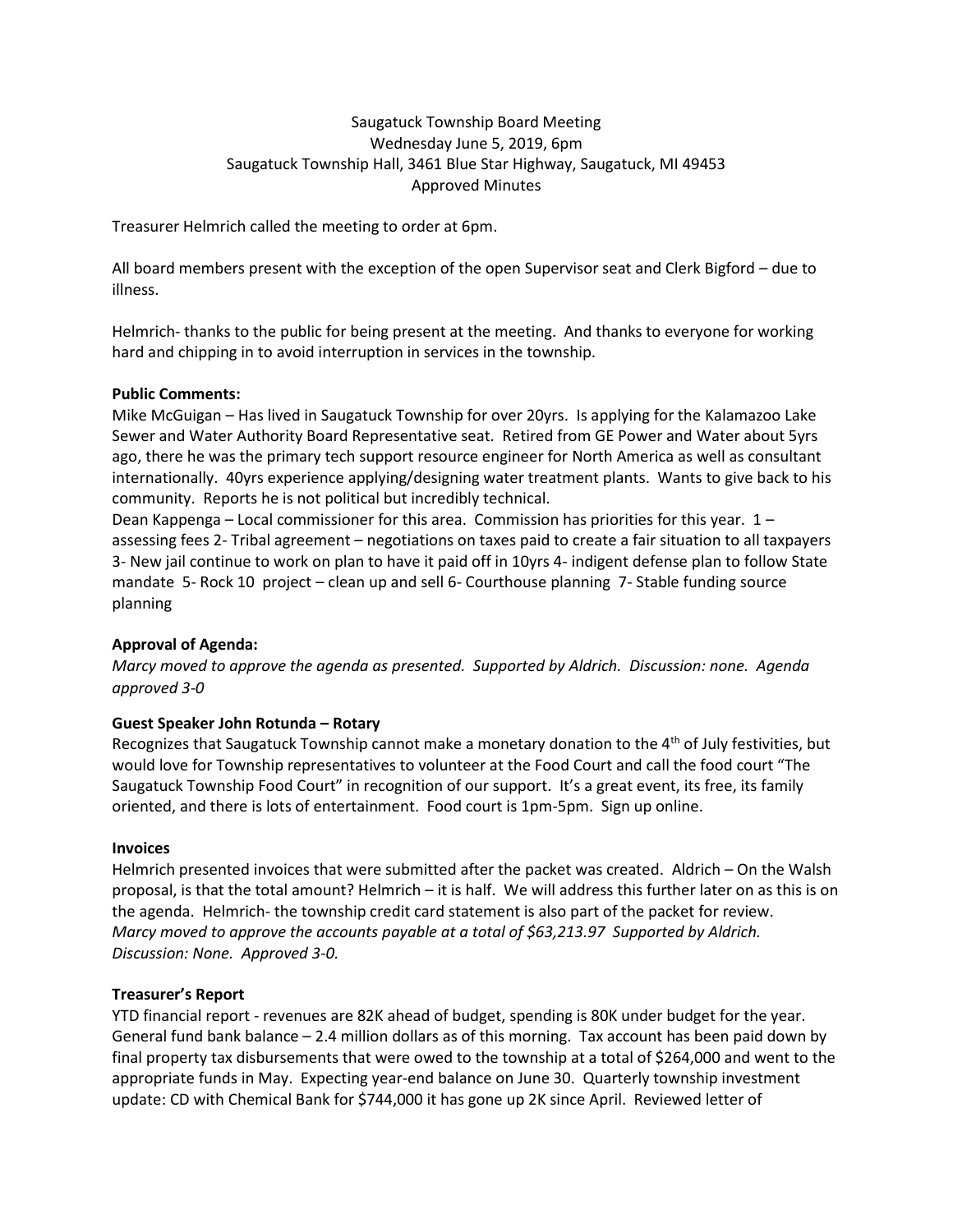engagement from our auditors, Siegfried and Crandall. *Helmrich moved to accept the letter of engagement from Siegfried and Crandall to conduct the Township's annual audit. Supported by Aldrich. Discussion: None. Approved 3-0.* 

*Reviewed the Special Budget meeting and the budget preparations.* 

## **Minutes**

Helmrich- pointed out 2 minor errors on the minutes from May 1st. No corrections to the May 29 minutes

*Aldrich moved to accept the minutes from May 1st, 2019 meeting as amended and the May 29, 2019 meeting as submitted. Supported by Helmrich . Discussion: None. Approved 3-0*

### **Correspondence**

Helmrich – there were 2 letters received this month. One from Cathy Brockington regarding a cemetery issue and one from John Adams regarding a Blue Star Trail update. These letters are on file if anyone wants to review them.

## **Board Supervisor interviews/appointment**

Helmrich- we have 2 talented and qualified applicants. Invited Andy Prietz to introduce himself and make comments.

Prietz- Has lived in the township for many years. Is currently the Chair for the Planning Commission. Has held this position since July 2018. Has been a member of the Planning Commission for 5 years and was the secretary for 2 years. Was an alternate for the ZBA for 1 year. Completed Michigan state citizen Planner training in 2014 and has attended a continuing education conference as well. Believes he has been active and involved in PC matters. Has stepped up and helped out with planning and zoning issues during the transitional time at the township. Highlighted his management/leadership/budget experience. Discussed other ways he has been active in his community. Reported that if he is appointed he plans to hold regular office hours.

## Cindy Osman-

Has lived in the township since 1988. Has worked for local governments for 33years. Has much experience in budget, administration, and transparency. BA degree in Education and Spanish –double major. Master's degree in public admin. Earned her law degree in 2009. Reports she is a hard worker and a "stick to it" person. Registered building official, registered plan reviewer, national certification building inspector and plan reviewer as well as state, licensed builder, and active member of the state Bar. Highlighted her work experience that was part of her resume (part of the packet).

Marcy- question: what do you see as the opportunities to strengthen relationships with our "neighbors"? Osman- if she were working for the city and the township, she could identify more ways to collaborate. Gave an example of a collaboration opportunity that would also lead to cost savings. Prietz- Also sees many opportunities for collaboration between the 2 cities and the township. There have been issues in the past with "head butting" and believes that being able to listen and communicate without a power struggle goes a long way. Believes his background in customer relations could serve him well with this.

Helmrich- question: what particularly interests you in serving as supervisor? Prietz –was encouraged to get involved with the PC and ZBA by a former member. Sees this as an opportunity to grow and to contribute to the township. Osman – saw a problem and took action. In working with others, successfully brought about a much needed change. Is very interested in problem solving/negotiation/collaboration/compromise. Has attended meetings regularly and sees the challenges. Wants to help.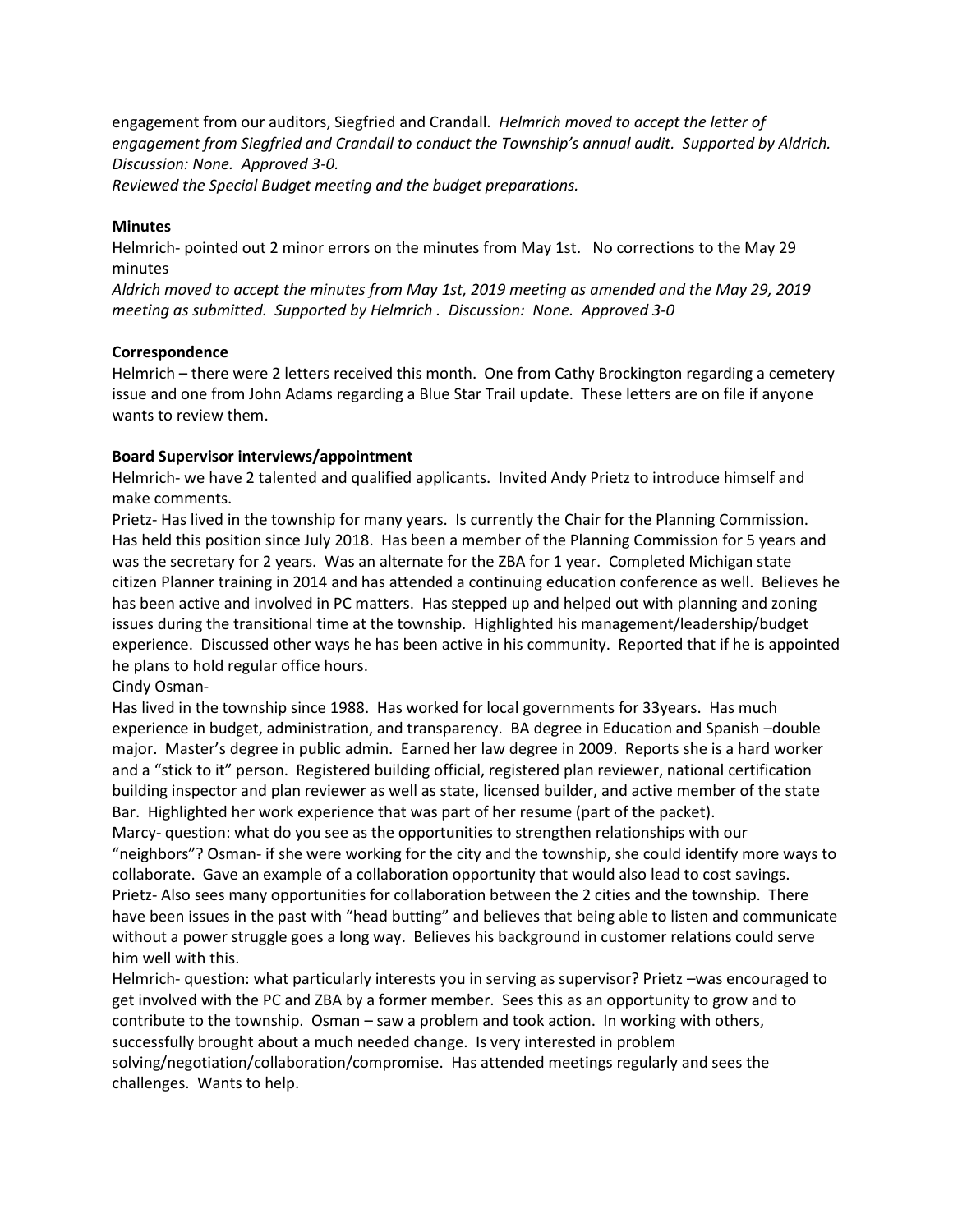Aldrich –question –what kind of hours and time can you commit? Osman – would always be available to meet by appointment or in emergency situations. Will use PTO time to allow for office hours at the township. Prietz – is retired. Is available for regular office hours and on an emergency and as needed basis.

Marcy – question- what are the issues facing the township. What would your #1 priority be? Prietz- the township needs to continue to heal wounds with the FD and the 2 cities. We need to work hard to improve those relationships. We need to improve ambulance response times. We have an aging community. Why don't we have an ambulance parked at the FD? We need to provide better service to our community. Osman- #1 priority is to reduce the supervisor's salary. We need to clean up the budget. We need to find out what the residents want and how much they are willing to pay for it. Helmrich- question – Please discuss your experience with budgets and how you would contribute to the budgeting process. Osman- worked on a dept. budget in the city of Holland for over 10 yrs. Has much experience in municipal budgeting at the department level. Prietz- last 3 jobs handled department budgets. Believes municipal budgets and the budgets he has worked on are very similar.

Marcy- question – tell about a time that you had to deal with a difficult/angry person. Prietz – has dealt with this "too often" in his career experience. Has dealt with these situations by listening, identifying the issue, problem solving, and taking the emotion out of the situation. Osman – has had much experience with disgruntled customers. Gave an example of how she deescalated a situation while working at the City of Saugatuck.

Helmrich – question - Blue Star Bike Trail. The township is behind these efforts. Are you in favor of completing the trail? Any insights on furthering cooperation with the City of Saugatuck? Osman – is not a policy maker in the City of Saugatuck. Is in favor of completing the portion in the city. Is not in favor of expanding south until the issue of the highway (bridge part) is addressed and resolved. Believes she can help with the counsel relations. Prietz – is fully in support of the trail. We need to work closely with Saugatuck to come up with a way to finish it.

Aldrich – question for Andy about how he his involvement in the PC could change as there can only be one representative from the board on the PC. Prietz – he and Jon would have to work this out. Could no longer be Chair.

Aldrich –question for Osman – is there support from the City council for you to be supervisor? Osman – yes they are very much in support of this. Had this checked with the city's attorney – there is no conflict of interest.

Helmrich - how can the board work to increase citizen involvement/engagement and how can we respond to their needs? Osman – the website needs updating, newsletters and agendas should be distributed via email, and increase public comment time beyond 3min. Prietz – communication is key. Agrees with Cindy about sending emails to inform of meetings, agendas, township events. It's important to schedule meetings at a time when residents can attend.

Helmrich, Aldrich, and Marcy all highlighted all of the strengths and wonderful qualities of both of the candidates. Marcy – Osman has the most direct experience. Helmrich – is pleased that both candidates would be willing to hold office hours and that both are interested in collaboration with the cities. Marcy- shared Bigford's thoughts on both of the candidates. *Marcy moved to appoint Cindy Osman as our new township supervisor. Supported by Aldrich. Discussion: None. Roll call vote: All yes. Approved 3-0.*

## **Appointment to the Kalamazoo Lake and Water Authority board**

2 applicants – Christopher Bernhardy and Mike McGuigan. Richard Brady removed himself. Bernhardy was not in attendance.

Helmrich question – have you attended Kal Lake meetings? McGuigan – no

Aldrich- question for Chief Janik- would Bernhardy be available for these meetings? Janik – yes.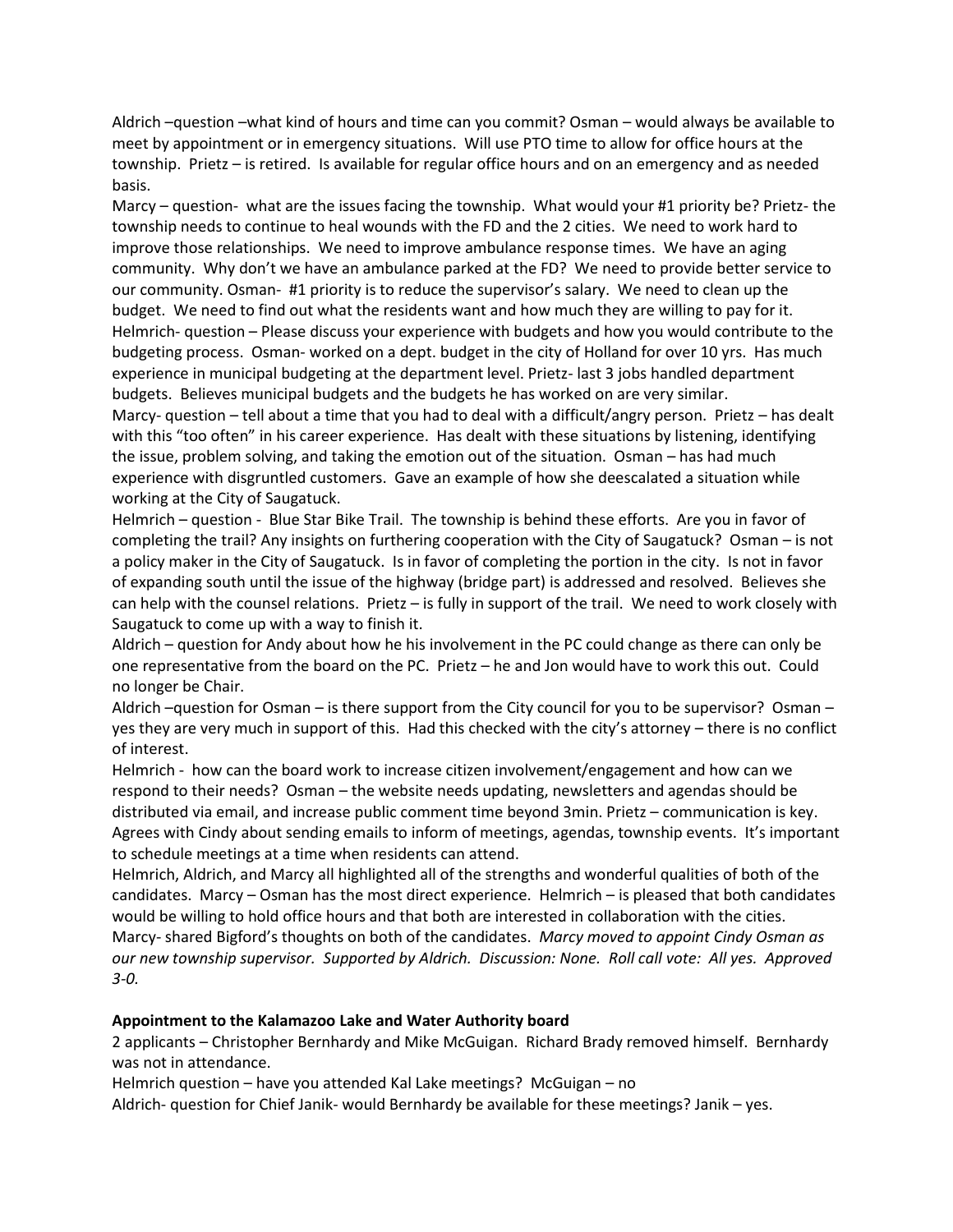McGuigan – would like to help in the township where he is needed. Has 40 years of water expertise. Is retired. Prefers not to be paid. Is passionate about the water. Was trained for several years in chemical treatment. Spoke about concerns with lead discharge limits.

Helmrich – question – name one or 2 issues facing the water authority. McGuigan – has seen in every water district he has worked with – excursions (numbers higher than limits in water). You must be prepared to deal with excursions right away to avoid devastating effects.

Aldrich – question – would you be willing to help guide me as the elected official with my involvement on the water well grant? McGuigan – yes.

*Aldrich moved to appoint Mike McGuigan to the Kal Lake Board. Supported by Helmrich. Discussion: Marcy – McGuigan has the most relative experience. Aldrich – appreciates McGuigan's willingness to serve and his expertise in this area. Roll call vote: All yes. Approved 3-0.*

## **Water and Sewer Fee Dispute Resolution Agreement –Legacy Property Development LLC**

Diane Jacobs – Here regarding an issue that began in 2002. Is a former owner of Triangle Excavators. Decided to build a subdivision in the township. Was approved for well and septic, but in working with Prien and Newhof, Kal Lake and Phil Quade decided that public water and sewer was the safest, and healthiest option. Public water and sewer was not available. Opted to install a grinder station and extend the main at a cost of between \$250K and \$300K. This was a gift to the township. Negotiated decreased hookup fees with Phil Quade and those fees remained in effect until 2014 when the then Manager, Aaron Sheridan raised the rates to what everyone else was paying. 3 people from the Gaslight subdivision have paid the inflated fee. Asking the new board to reinstate the old fees and reimbursement for the 3 people that were overcharged.

Helmrich – what is the reimbursement amount? – 16k-18K. The future buyers will pay the decreased hookup fees. Discussion on the resolution agreement.

*Aldrich moved to approve the Water and Sewer Fee Dispute Resolution Agreement – Legacy Property Development LLC. Supported by Marcy. Approved 3-0.* 

## **River Bluff Park Culvert**

Laurie Goshorn - did a tour of the bridges – the River Bluff Culvert is in really bad shape. Only received one bid which they are happy with. Needs board approval.

Helmrich – the chair of the Parks commission supports this. There is money in the parks budget to do this. *Helmrich moved to accept the bid from Quantum Construction Co. to do the necessary work in River Bluff Park on the Culvert. Supported by Marcy. Approved 3-0.*

## **Lighthouse Group Insurance policy adjustment – Definition of full time employee**

Helmrich – Bigford has been handling this. She has suggested that we update our health insurance policy to match our personnel policy in definition of full time employees. Dean supported this as well. The issue is the minimum # of hours to be considered a full time employee on our policy is 20hrs a week and our personnel policy defines it as 30hrs a week. *Helmrich – moved to accept the clerk's recommendation to update our insurance policy to be in line with our personnel policy and that the definition of a full time employee on our policy be increased from 20hrs a week to 30hrs a week. Supported by Marcy. Discussion: none. Approved 3-0*

## **Saugatuck Township Fire District Budget**

Eric Beckman – has been on the fire board since 2008. They are asking for a modest .2 mill increase in order to maintain public safety standards. Call volumes are up. We need to support staffing. Aldrich – Saugatuck and Douglas have both approved the budget. The current staff is overworked. *Aldrich moved*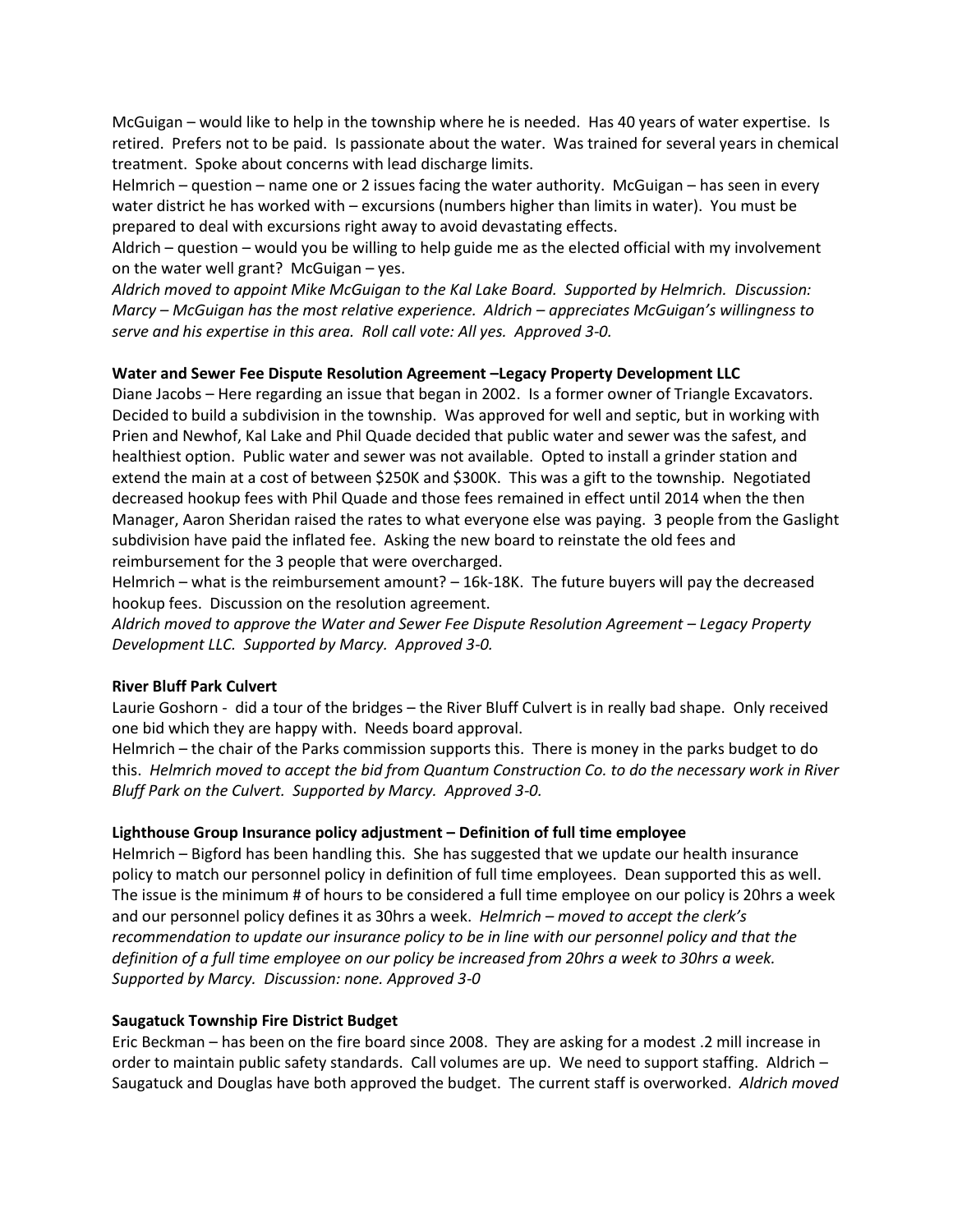*to approve the Saugatuck Township Fire District Budget for fiscal year 2019/2020. Supported by Marcy. Discussion: none. Approved 3-0.*

### **Insurance Policy Renewal**

Helmrich- suggesting that we renew our comprehensive public entity coverage. The rate went up only \$216 this year despite having more claims than normal. The total for this fiscal year is \$10,698.00. *Helmrich moved to accept the Michigan Municipal Insurance coverage proposal from Buiten and Associates. Supported by Aldrich. Approved 3-0.*

## **Zoning Administrator/Lynee Wells Agreement**

Helmrich- We brought on Lynee Wells on May 13 as our contracted Zoning Administrator. Her references were great. She has much experience. We have an agreement with her which the board can vote to approve retroactively. Base pay is \$2400.00 a month for one day a week in the office. This is an open contract. We can end it with 14 day notice. She is available when she is not in the office by email, text, and phone; our residents have appreciated her quick response times. *Helmrich moved to approve the contract with Lynee Well's company, Aligned. Supported by Marcy. Discussion: None. Approved 3-0.* 

### **Assessor/Kyle Harris Agreement**

Helmrich – our former assessor, Sherry Mason was part of the interviewing process for the new assessor. 2 board members also interviewed candidates. They chose Kyle Harris who started on May 14. In the office 1 day a week, but is available by phone, text and email when not in the office. We need to formally approve the arrangement made between the township and Kyle Harris and the Company he works for. Base pay is \$2500.00 a month. There is a 9K annual fee as he must be a staff member. Total per year \$39,000.00. 60 day out with this agreement. Runs for 1 year. *Helmrich moved to approve the proposals with Appraisals Plus and with Kyle Harris. Supported by Aldrich. Approved 3-0.*

## **Frank Walsh Agreement**

Frank Walsh is the Manager in Meridian Township. He also runs a search firm. He only takes one client on at a time. We engaged Frank to begin a search to replace our manager. He and Marcy have met with Frank Walsh. We feel this service is needed. At the most we would pay him \$7800, but he may not actually charge the whole amount. *Helmrich moved to approve the agreement for a managerial search with Frank Walsh Municipal Services. Supported by Aldrich. Discussion: none. Approved 3-0.* 

## **Board members performing office duties outside of their statutory duties**

Helmrich – believes our policies and procedures should include language that allows for board members to be compensated to do office work that is outside of their statutory duties. This is particularly important in times of transition/vacancies. Is proposing that a board member, if asked, and agrees to working in the office outside of their elected duties be compensated at a rate of \$18.00 an hour. Does not see a budget impact with this. Marcy – spoke to MTA today. Deputies can also work under this compensation rate and work side by side with the elected official. *Helmrich moved to approve compensating board members performing office duties outside of their statutory duties. Supported by Marcy. Discussion: none. Approved 3-0.*

#### **Fireworks ordinance amendment**

Osman- has worked on the ordinance in Saugatuck. The State of MI approved firework use 30 days out of the year a few years back. There was much negative feedback to this. This ordinance reduces it to 12 days and imposes fines. Helmrich – this was suggested by our attorney. *Marcy moved to amend section 16-91 of the code of ordinances, township of Saugatuck, MI to regulate consumer fireworks in*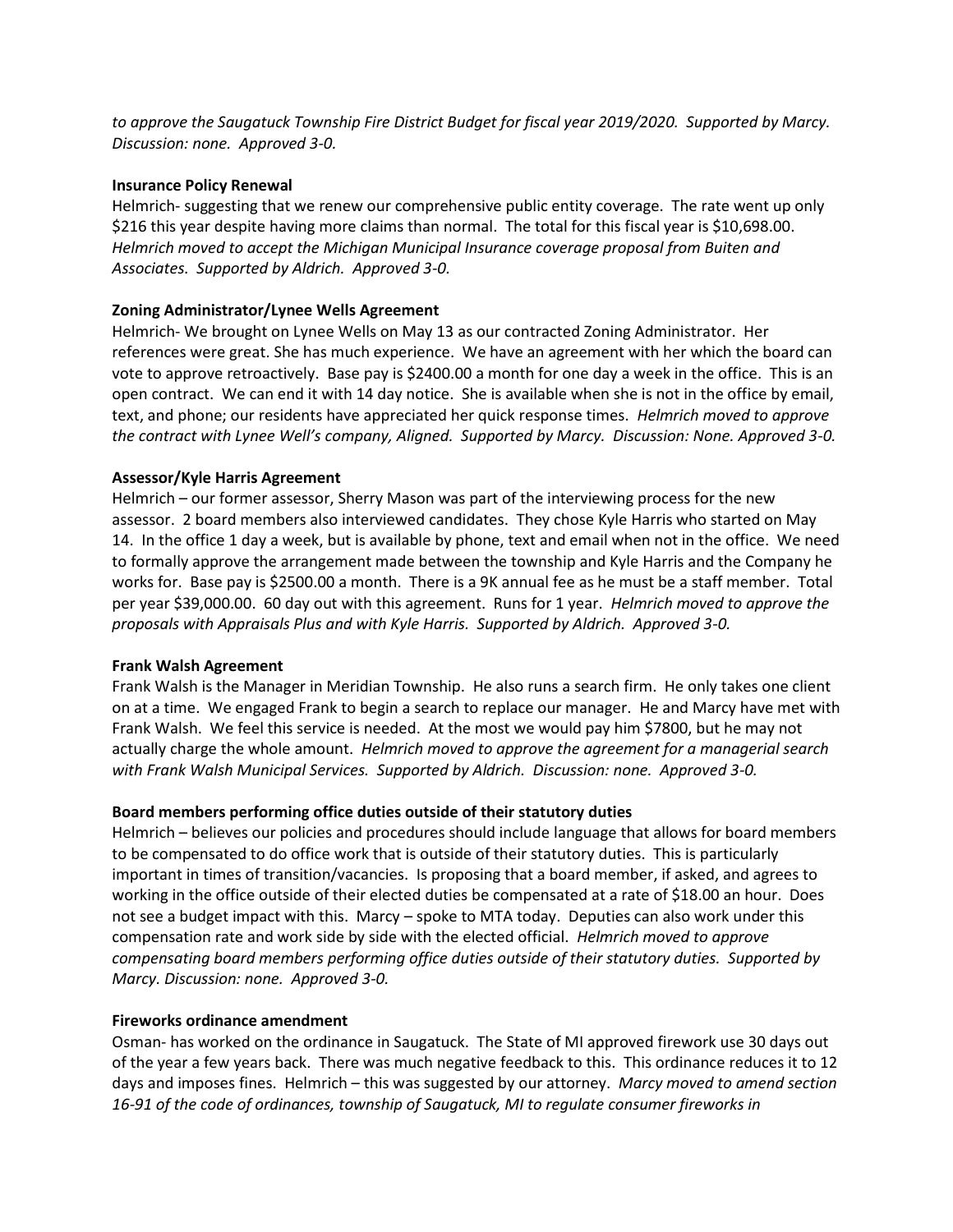*accordance with state law and to provide penalties for violations. Supported by Helmrich. Discussion: none. Approved 3-0.* 

#### **June pride month proclamation**

Marcy – created a proclamation similar to the one the City of Saugatuck adopted designating June as pride month. Will get a flag. Read the proclamation that was included in the packet. *Marcy moved to approve the proclamation designating June as pride month. Supported by Helmrich. Discussion: Helmrich was involved in a nondiscrimination policy that he worked on 6-8 years ago. Roll call vote: all yes. Resolution passes 3-0.*

### **Cemetery contracts**

Riverside and Douglas cemeteries are owned and managed by Saugatuck Township and we have contracts with Saugatuck and Douglas to support our maintenance efforts. The contract with Saugatuck expired in March. Douglas will be up soon. Revised contracts went out to the cities. We will wait for the formal responses from the cities. This will likely be an agenda item in July.

### **Office closure Wednesdays**

Marcy- believes this is going well. Aldrich – spoke with Lori Babinski. She loves it. She is getting so much done. Helmrich – likes this. Wants to continue. Has not heard any complaints. Aldrich – the 8 weeks will be exhausted before our next board meeting. *Marcy moved to extend the temporary office closure on Wednesdays from 8 weeks to 10 weeks and revisit this at the next board meeting. Supported by Aldrich. Approved 3-0.* 

### **Planning Commission**

Helmrich – 1 -rezoning application for a medical marijuana provisioning center across from Burger King was denied. A  $2<sup>nd</sup>$  special use permit for medical marijuana facility at the site where the Amble Inn is currently located was tabled for more info. Did approve a special approval permit for Spirit Space to be rezoned as residential. Gave final approval for a medical marijuana growing facility on a property near the south highway entrance.

#### **Road Commission**

Marcy- had a meeting on the washout. She will keep us updated as things progress.

#### **Interurban**

Babinski reported that they renewed their health care for staff and they are coating and striping the parking lot at headquarters.

## **Fire Board**

Aldrich – call volume was up for May. Motor vehicle calls were down. Board approved painting the outside of the building. Conducted dry hydrant testing at Northshore. It has cost 3K so far and it is not complete.

## **Kalamazoo Lake Water and Sewer Authority**

Aldrich – reviewed the well head protection 2020 grant details and requirements. We need someone from the board in place on the committee dealing with this grant. Aldrich will do this. Reviewed progress on the master meter project. Annual hydrant flushing was completed during the week of May 13. There were 9 hydrants needing repairs.